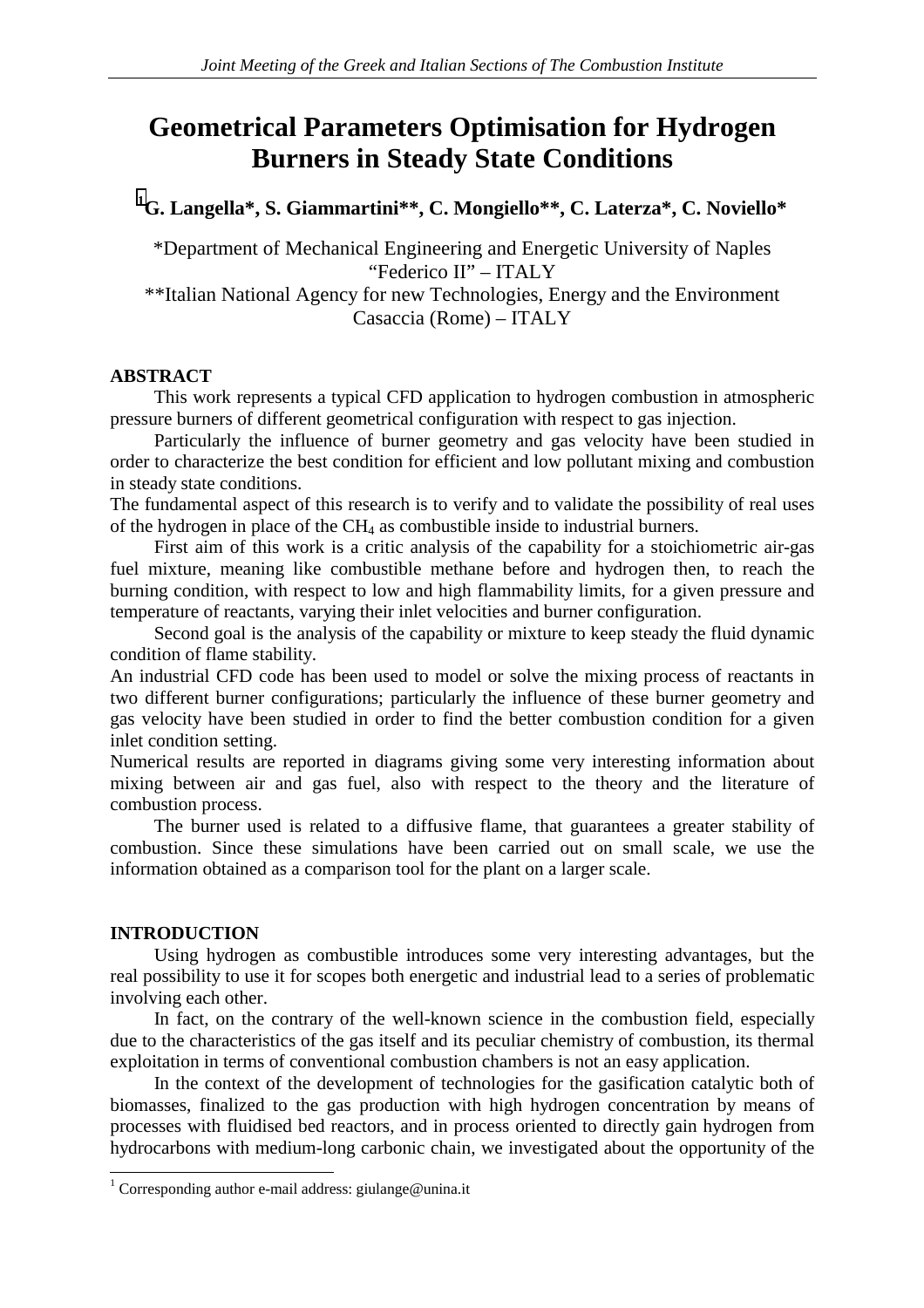use of this fuel species in combustion chambers which actually work with conventional fuel like diesel oil or methane.

### **GEOMETRICAL ANALYSIS**

We mostly analysed the chance to burn mixtures of gas fuel (methane, propane and butane) and hydrogen in different concentration, up to 100% of hydrogen concentration, in burners which already worked with gaseous fuels (mainly methane), with particular attention to geometrical parameters of the burner.

Chemical kinetics for hydrogen oxidation is quite less complicated with respect to a generic hydrocarbon one. Radicals of the chain can be evaluated by these reactions:

$$
H + O2 \rightarrow O + OH
$$
 [1]  
\n
$$
O + H2 \rightarrow H + OH
$$
  
\n
$$
H2 + OH \rightarrow H2O + H
$$
  
\n
$$
O + H2O \rightarrow OH + OH.
$$

 $HO<sub>2</sub>$  radical is generated mostly by:

$$
H + O_2 + M \rightarrow HO_2 + M
$$

where "M" represents any available third species, and is consummated by reaction with other radicals.

Self reaction of  $HO_2$  generates  $H_2O_2$  (hydrogen peroxide):

$$
HO_2 + HO_2 \rightarrow H_2O_2 + O_2
$$

which is consummated by reaction with other radicals or by heat. In some situation hydrogen presence has some influence on combustion rate. At high combustion temperature, over 1000K, the first reaction of the set [1] is the most important of the chain branching of this exothermic phenomenon; each kinetic perturbation that increases H production makes the total combustion rate to accelerate by enlarging of the chain branching leaving from the [1].

On the contrary, any process that decreases the number of H , has the effect of lowering the combustion rate. At the temperature of common industrial flames, burning mixtures of hydrogen and hydrocarbons, it can be noticed that reaction rate between hydrogen and hydrocarbons are higher than [1]one, so these reaction will compete with [1], decreasing H chain branching rate. In conclusion, though hydrocarbon supply further fuel, their influence makes the global combustion rate to decrease.

Another aspect related to the use of fuel mixtures is that different feed pressure have to be taken into account in order to have the right fuel velocity and rate at the burner. This has been evaluated considering mixtures of methane, propane and butane with increasing quantity of hydrogen: it is possible to calculate the pressure drop ∆*p* (referred to atmospheric pressure), varying  $H_2$  concentration.

$$
\Delta p = \rho \cdot \frac{w^2}{2} \tag{2}
$$

where

 $w =$  fuel outlet velocity at the burner;

 $\rho$  = mixture density.

Mixture density can be evaluated by components concentration:

$$
\rho = \frac{\left[\rho_{\text{hydrocarbon}} \times (\%)\right]_{\text{hydrocarbon}} + \left[\rho_{\text{hydrogen}} \times (\%)\right]_{\text{hydrogen}}}{100} \tag{3}
$$

Two different outlet condition have been simulated, with fuel velocity of 5 and 20 m/s.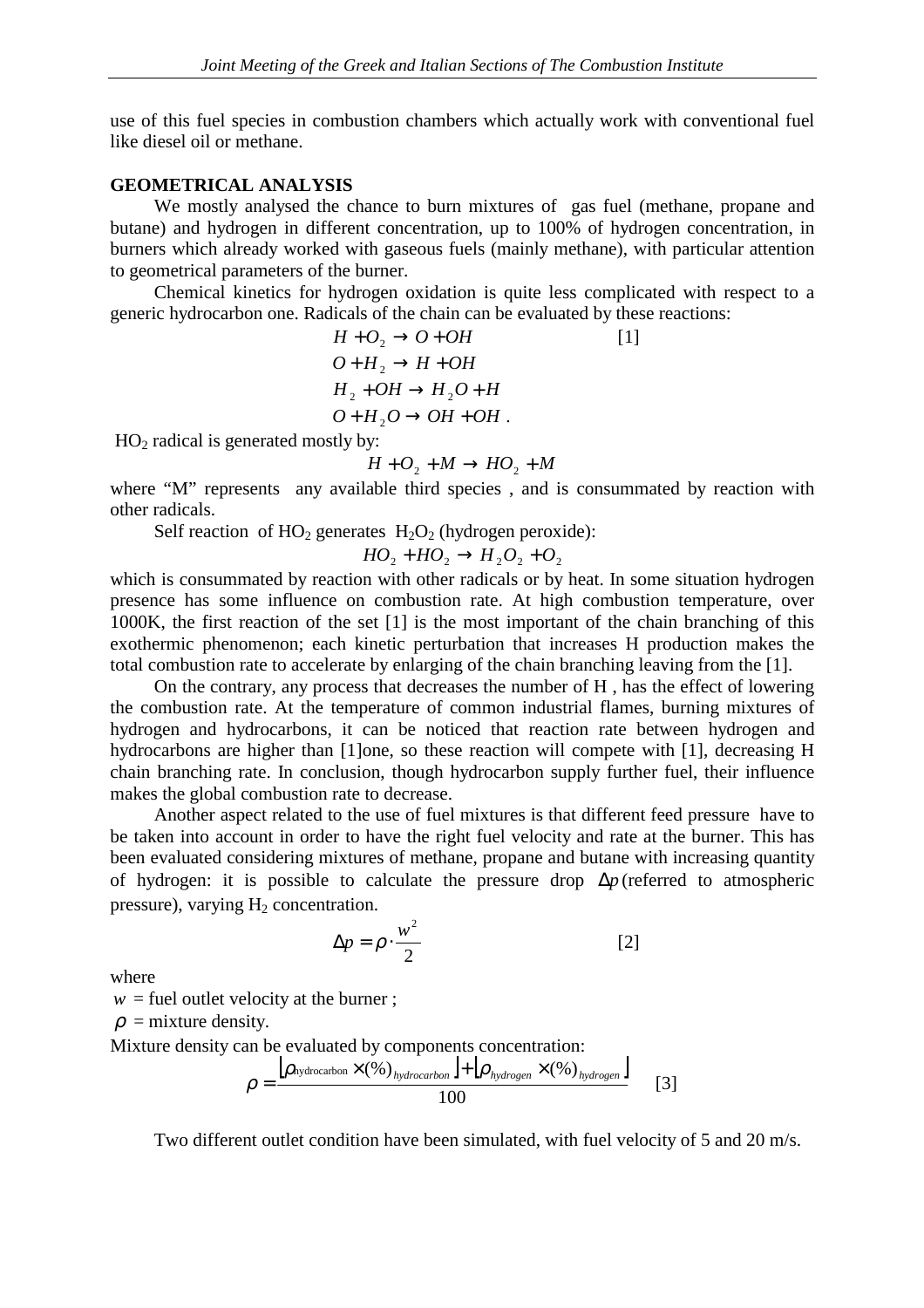

*Fig. 1-2: Pressure drop for different fuel outlet velocities* 

It can be first noticed that the presence of hydrogen makes ∆*p* to decrease, due to the very low hydrogen density at atmospheric condition. In case of methane, for example ∆*p* for 100% hydrogen is less than 15% of ∆*p* for 100% methane. This is a problem to solve when considering the chance to change fuel from methane to hydrogen, in the same burner.

Always considering the comparison between hydrogen and hydrocarbon gaseous fuels the different air/fuel ratio has to be considered both in volume and in mass terms; as shown in fig. 3 and 4 mass air/fuel ratio increases with hydrogen concentration but decreases if considered in volumetric terms, even if for methane the difference is less evident than for propane and butane.



*Fig. 3-4: air- fuel ratios (mass and volume)* 

The analy Corresponding author e-mail address: giulange@unina.it sis of the chance to change fuel (from methane to hydrogen mixtures) on the same burner leads to evaluate the outlet section of air and fuel ducts in non premixed flames burners.

First of all the diagram of fuel section varying hydrogen concentration in fuel mixture has been evaluated, keeping the same thermal power of the burner, as shown in fig. 5; in fig. 6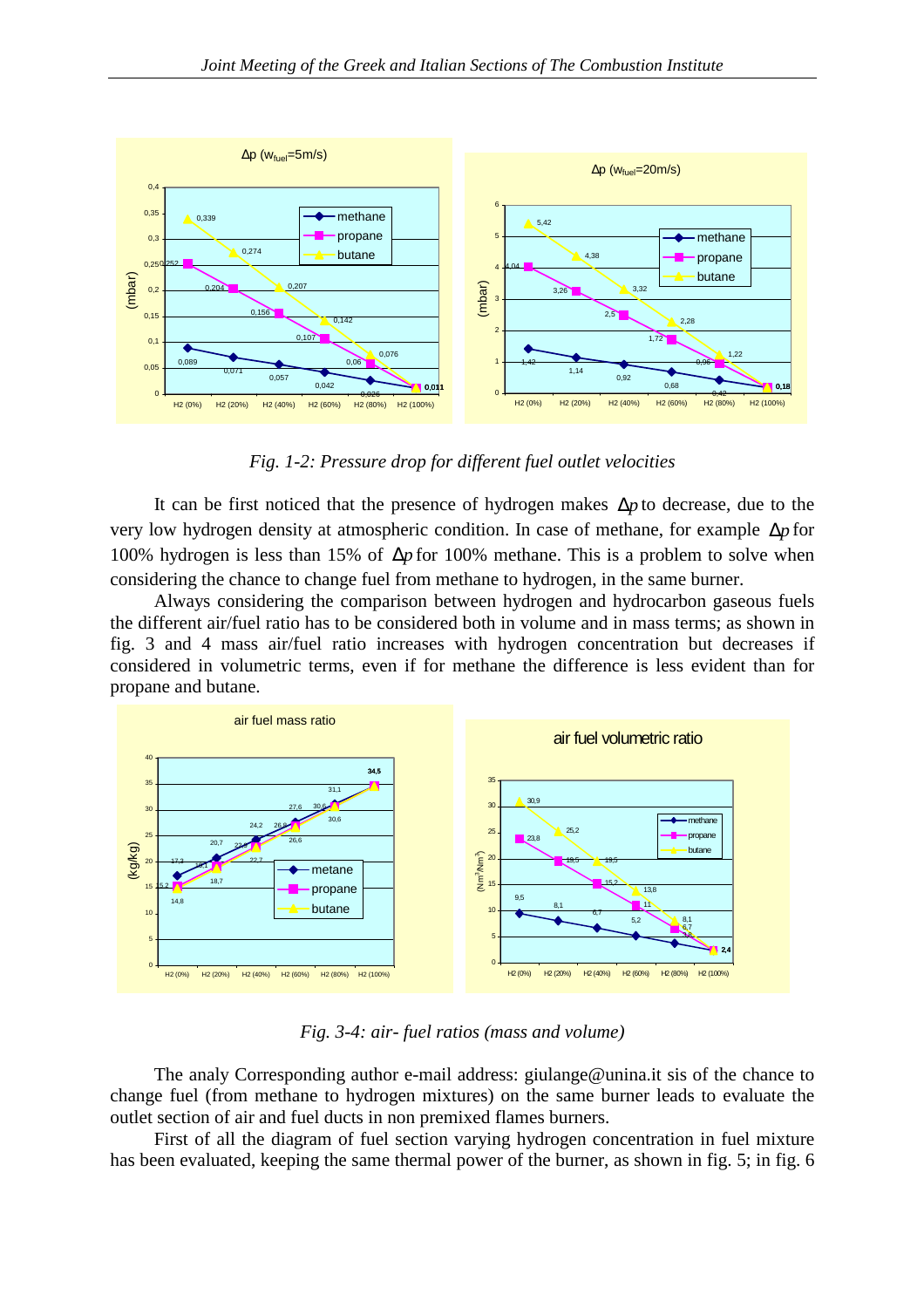instead the air section has been reported. It can be noticed that their behaviours are opposite: fuel outlet section increases while air one decreases.



*Fig.5: fuel outlet section* Fig.6: air outlet section



Analysis results can be combined in order to obtain the diagram of total burner section. As shown in fig. 7 the different trends of fuel and air outlet section have a compensation, so it'is possible to keep the same burner with its external global section, only changing the fuel duct with the double effect to change both air and fuel outlet section.



*Fig.7: total burner outlet section*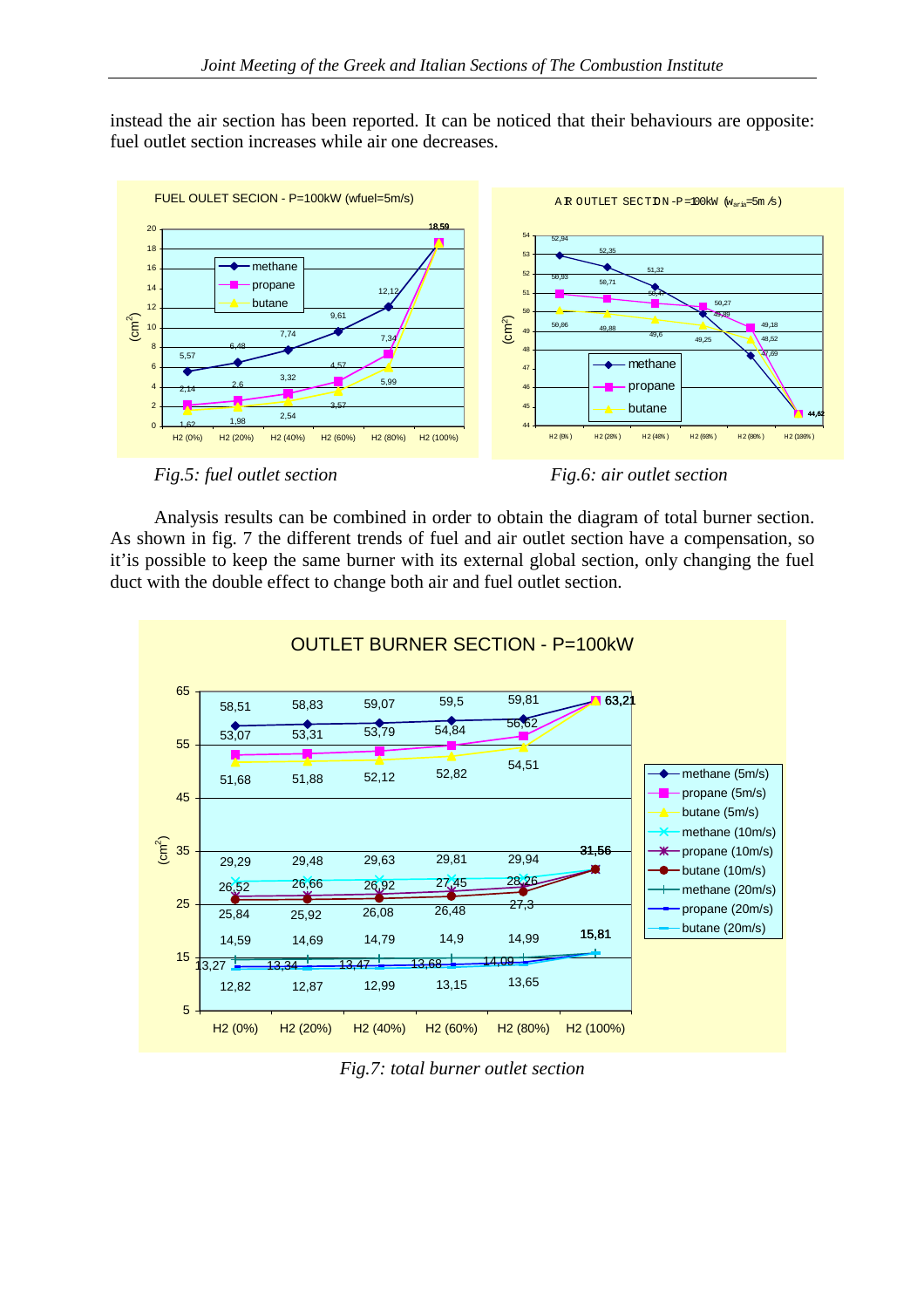#### **CFD ANALYSIS**

After geometrical analysis of the chance to burn different fuel, with or without hydrogen, on the same burner, a CFD analysis has been performed in order to highlight the chemical and fluid dynamic difference between methane and hydrogen, inside the flame.

A comparison between these fuels has been pointed out on the same burner, at the same thermal power output: it's reported below in four diagrams of turbulent viscosity and fuel mass fraction for methane and hydrogen.



*Fig.8: hydrogen turbulent viscosity Fig.9: methane turbulent viscosity*



*Fig.10: hydrogen mass fraction Fig.11: methane mass fraction* 

The Corresponding author e-mail address: giulange@unina.it se are only the first results of the analysis to be continued. It can be notice as the hydrogen flame is larger than methane one due to better mixing of fuel in air.

### **CONCLUSIONS**

The analysis till now performed, to be continued instead, has highlighted that it is possible to have multi fuel burners, that is a very interesting chance in order to burn not only hydrogen mixtures, but also syngas and others low heat value gaseous fuels.

This would be an important goal to be reached for the economy of combustion systems, and the benefit of rational use of primary resources.

A multi fuel burner should have also a good flexibility index and so a good ratio between maximum and minimum fuel rate, as reported in the analysis.